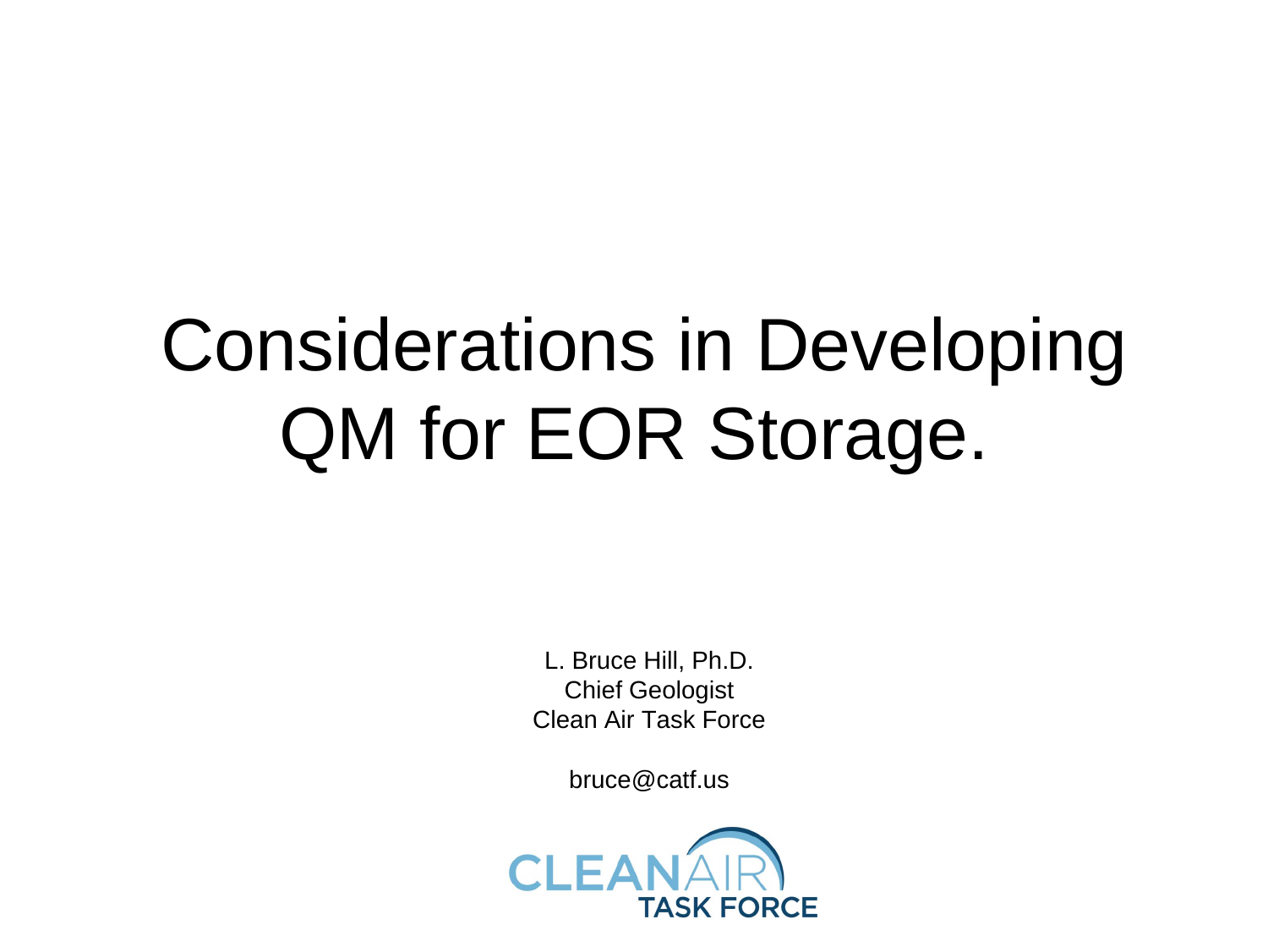| <b>Type</b>                                               | <b>Storage Only-</b><br><b>Saline</b>                                                             | <b>EOR with Incremental</b><br><b>Storage</b>                                                                                                                                        |
|-----------------------------------------------------------|---------------------------------------------------------------------------------------------------|--------------------------------------------------------------------------------------------------------------------------------------------------------------------------------------|
| Land                                                      | <b>Greenfield</b>                                                                                 | <b>Brownfield-already impacted by oil</b><br>industry operations                                                                                                                     |
| $CO2$ Management                                          | CO <sub>2</sub> injection                                                                         | CO <sub>2</sub> injection, production, recycle                                                                                                                                       |
| <b>Pressure Build-up Risk</b>                             | <b>Potential for large areas</b><br>of pressure increase;<br>pressure management<br>may be needed | <b>Pressure management is goal of EOR</b>                                                                                                                                            |
| $CO2$ Trapping                                            | <b>Inferred trapping</b><br>mechanisms                                                            | <b>Demonstrated trapping</b>                                                                                                                                                         |
| Solubility of $CO2$ in<br><b>Formation Fluid</b>          | CO <sub>2</sub> weakly soluble<br>formation brine                                                 | High solubility of CO <sub>2</sub> in oil                                                                                                                                            |
| <b>Subsurface Information</b><br>density                  | <b>Few wells: sparse</b><br>information                                                           | Many wells: subsurface well known                                                                                                                                                    |
| <b>Mechanical Integrity/ Risk</b><br>of Well Failure      | <b>Few wells, carefully</b><br>drilled, cased and<br>cemented                                     | Many existing wells, some in unacceptable<br>condition. Expense to remedy: identify,<br>and re-enter to plug/repair                                                                  |
| Pore space access                                         | <b>Variable by state;</b><br>evolving                                                             | <b>Existing legal framework</b>                                                                                                                                                      |
| Revenues to offset CO <sub>2</sub><br>capture cost        | <b>No</b>                                                                                         | <b>Yes</b>                                                                                                                                                                           |
| <b>Monitoring &amp; verification,</b><br>accounting (MVA) | <b>MVA must be based on</b><br>comprehensive geologic<br>study.                                   | <b>Existing reservoir production and</b><br>surveillance knowledge contributes to<br>development of MVA; integrity of existing<br>wells in the field a principal leakage<br>concern. |
| <b>Public Acceptance</b>                                  | Unknown.                                                                                          | Likely to be good. Public familiar /<br>comfortable with oil production                                                                                                              |

Application of a saline QM approach to EOR may not result in most effective use of resources and could inadvertently result in unnecessary barriers to commercial EOR storage development, and focus effort in wrong places to assure storage integrity.

Source:

Available online at www.science Energy Procedia **ELSEVIER** Energy Procedia 00 (2013) 000-000

GHGT-11

Geologic carbon storage through enhanced oil recovery.

Bruce Hill<sup>2</sup>, Susan Hovorka<sup>b</sup> and Steve Melzer.<sup>c</sup>

\*Clean Air Task Force, Suite 530, 18 Tremont St, Boston MA, 02108, USA<br>\* Bureau of Economic Geology, University Station, Box X, University of Texas, Austin, TX 78713, USA<br>\* Meizer Consulting, 415 W Wall St., Stg. 1106 -, M

Abstrac

To the subsect of carbon capture technology combined with carbon dioxide (CO<sub>2</sub>) enhanced oil<br>recovery (EOR) holds the promise of reducing the carbon footprint of coal-fired power plants and other<br>industrial sources, whil

Although CO<sub>2</sub> EOR technology is mature in the U.S., many reservoir targets have not been flooded because of limited CO<sub>2</sub> supply. Moreover, very large newly discovered EOR resources, known as "residual oil zones" (RO23)

Many existing EOR sites may be ideal for sequestration because they: 1) provide known traps that have held hydrocarbons over geologic time, 2) provide existing CO<sub>2</sub> transportation and injection infrastructu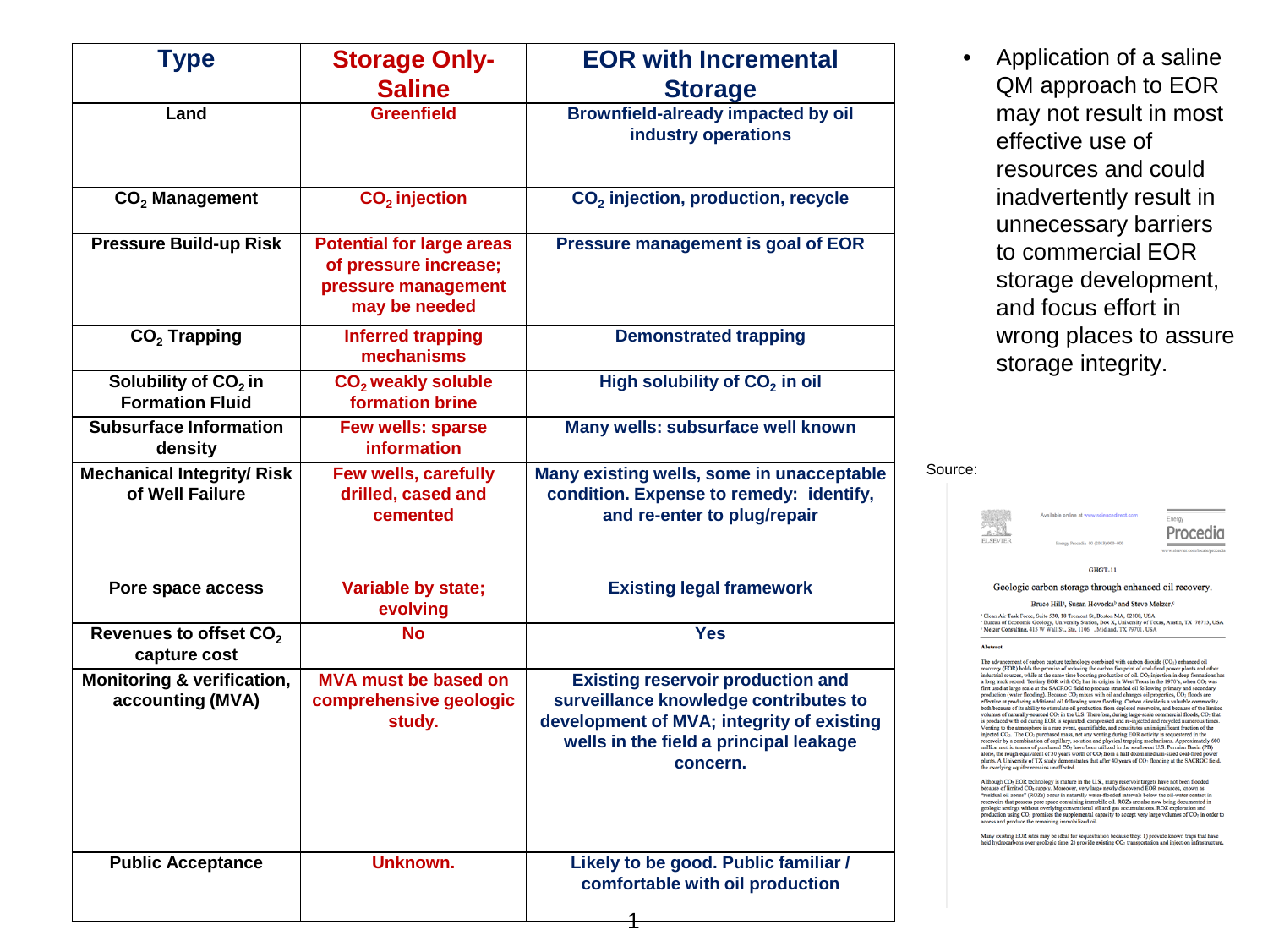### Basis for EOR Storage

- 4 decades of CO2 know how.
- Known trap containing HCs for millions of years, known injectivity, production volumes.
- Plume and pressure control through patterned injection and withdrawal of oil and brine.
- Recycle means virtually all of the purchased/injected CO2 remains in system and not lost to atmosphere, with exception of small volumes of vented/ fugitives. Operators' experience: Progressive CO2 trapped in the subsurface with recycle.
- "Incidental" or "associated" storage is the only acceptable carbon storage approach for today's production companies. Industry has no interest in "packing it to the brim."
- "Stacked" brine storage in associated saline intervals is a hypothetical, but could be useful in old fields taking advantage of the existing infrastructure.
- Production of Residual Oil Zones (e.g. K-M' TW. X Tall Cotton), including "greenfields" (no overlying main pay zone) can be treated like EOR-storage projects.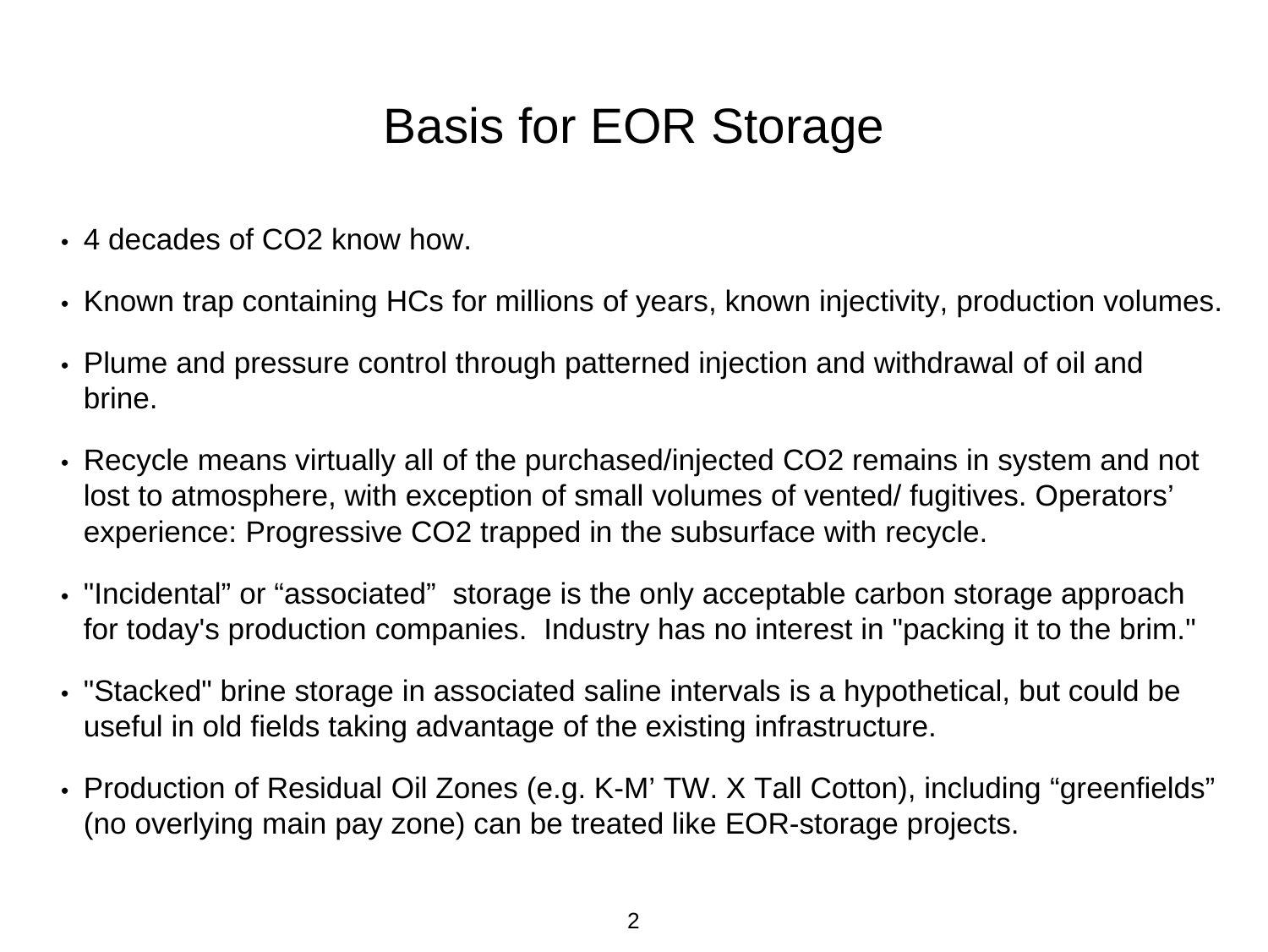#### Focal points for risk reduction and CO2 containment from atmosphere

- Prevention--Site selection criteria should be adopted to screen out risky EOR projects for storage purposes - e.g. fields with fractured cap rock, fields with too many unknown legacy wells, or those fields with legacy wells which have been poorly plugged / old fields with casing pulled for steel reuse.
- Legacy well integrity -- All wells in projected CO2 management area should be investigated (robust p&a for abandoned wells; for repurposed wells, integrity of materials such as casing & cement) and remedied where needed.
- How to handle edge-of-field CO2 migration or "leakage" from the EOR complex (beyond a lease where CO2 can no longer be tracked); use of water curtains and their termination at end of a project. Accounting and CO2 containment and production sharing agreements between companies?
- Closure--No EOR projects have been closed yet. How is project closure defined? Production block by production block? One advantage in EOR is that while patterns may close, fields remain open, so some form of surveillance might easily continue.
- CO2 withdrawal / moving CO2 to another part of field, pipeline, or another project should be incorporated in accounting methodology.
- In the case of change of field ownership, how to handle accounting, transfer of MRV, reporting responsibilities, accounting for already-stored CO2.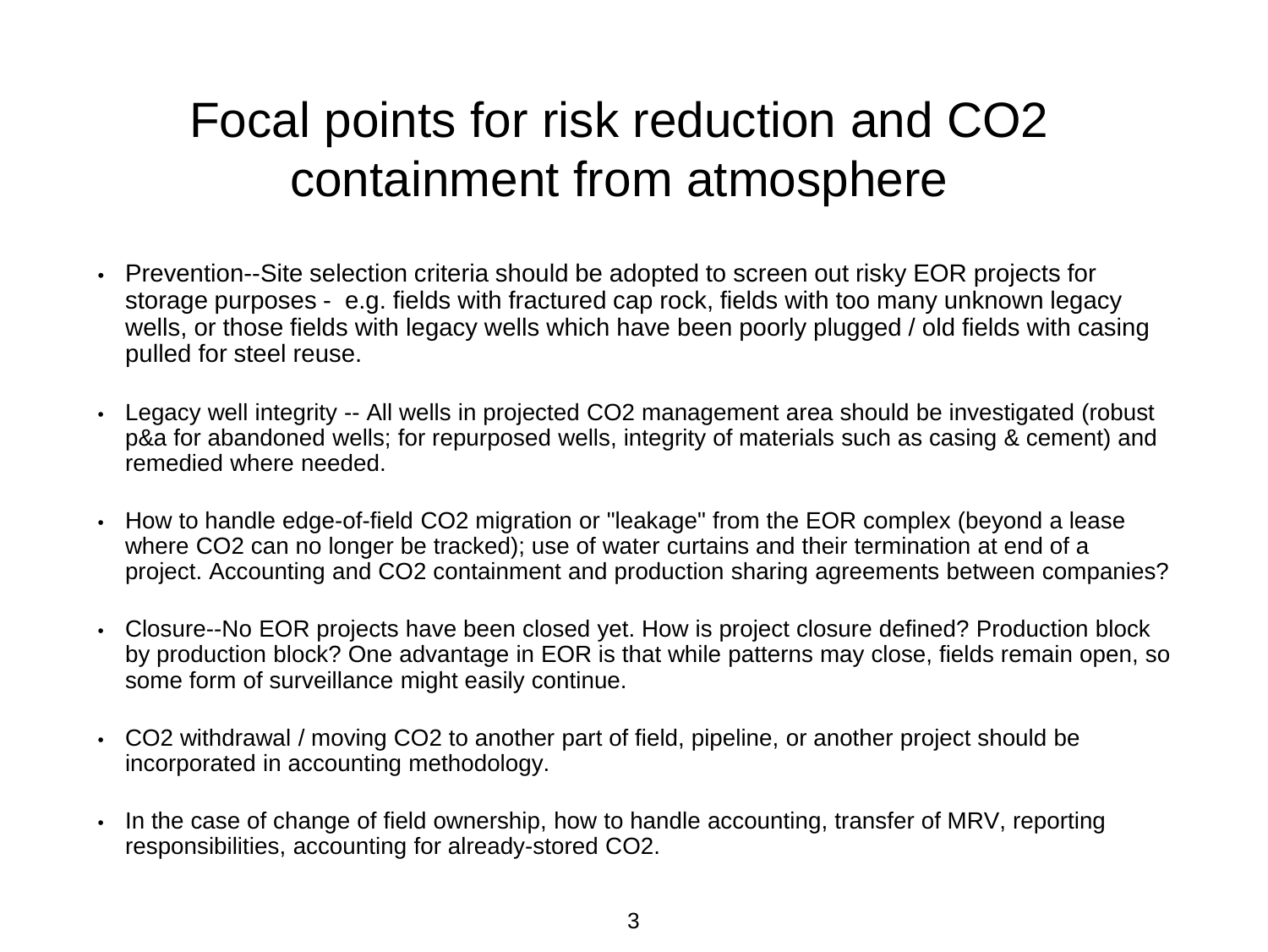# Some Thoughts on Monitoring and Accounting

- Monitoring should be leak-hypothesis based, in conjunction with initial risk analysis.
- Data collected under an agreement with operators could provide a foundation for CO2 verification. E.g. Injection/ fluid production data & pattern balance. (NOTE\*\* Avoid conflating oil production and total fluid production.)
- Overlaps in "next generation" EOR and monitoring methods (e.g. new patterns, more wells, instrumented observation wells, downhole sensors, zone-by-zone flow tests to manage and control the  $CO<sub>2</sub>$  flood) mean that sophisticated operators may employ reservoir surveillance methods that could double as verification.
- Possible approach--tracking "pattern balance" of injectors and producers (Ideal would be near 1:1 injection/recovery of all injected *fluids (not oil).*
- Baseline monitoring in brownfields may be challenging. Katherine Romanak's method (see previous QM workshop) illustrates useful approach where leakage to aquifer or atmosphere is suspected.
- Simple methods such as routine surficial well observations will be very helpful in catching smaller well integrity failures and should be a part of all QM...But a regular "whack a mole" approach is not adequate and should raise questions about the viability of a field for CO2 containment.
- "Above zone monitoring interval" (AZMI) may useful for many projects—especially where there is an extensive, laterally communicative zone above a containment zone or cap rock. 4